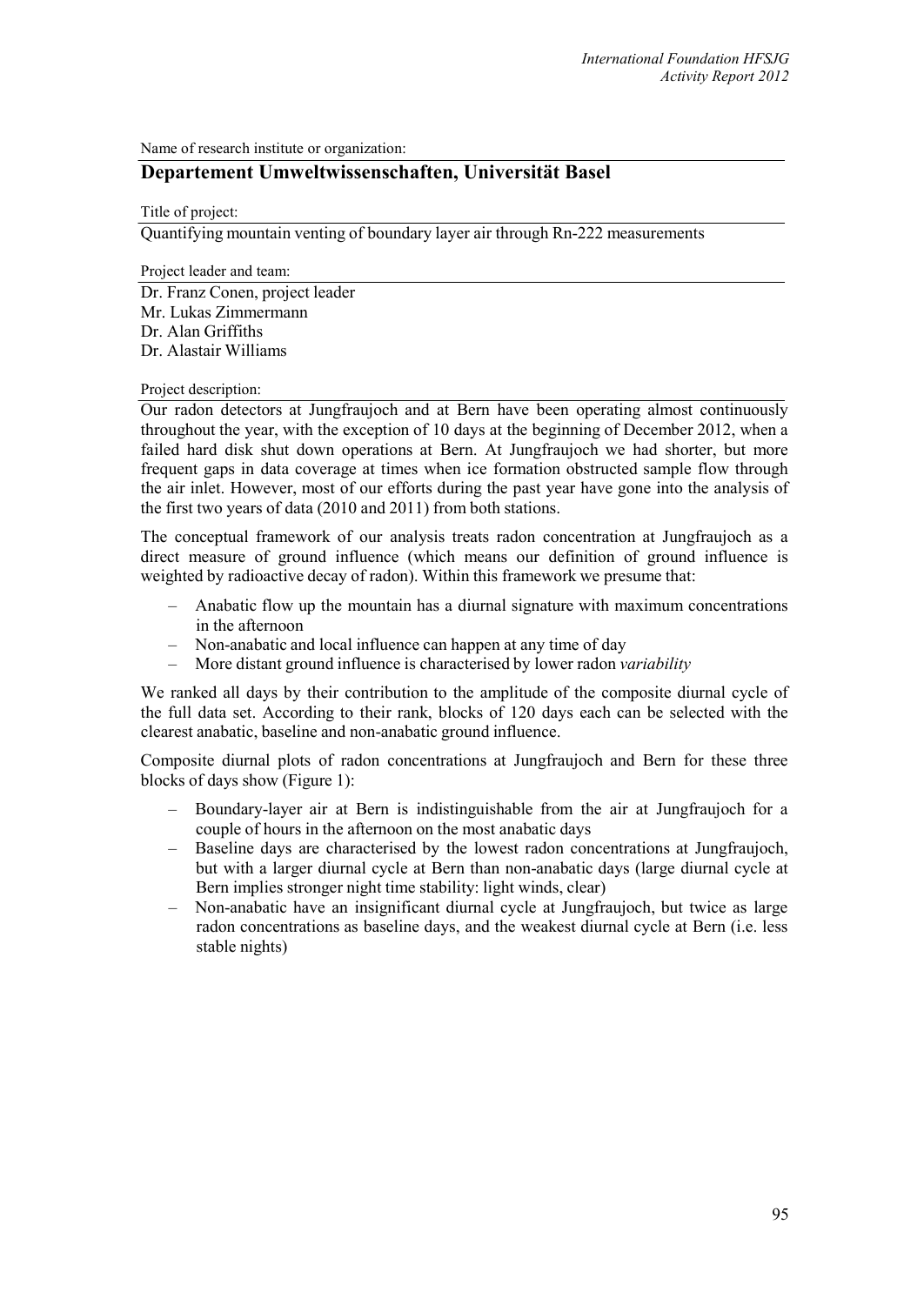

*Figure 1: Jungfraujoch and Bern radon diurnal composites (note: includes only northwest winds, but including all wind directions does not change the overall picture). The mean in each bin is marked by a dot, the median by a horizontal bar and the vertical bar extends from the 25th to the 75th percentile.*

An interesting feature revealed by our analysis is the apparent 'on-off' nature of the anabatic contribution to the daily radon loading at Jungfraujoch (Figure 2, top panel), although the radon seasonal cycle is pretty smooth (Figure 2, lower panel). Possibly, the relatively sudden change in mountain slope albedo, with the disappearance and re-appearance of snow cover in spring and autumn, respectively, and the related ability of slope surfaces to warm up during the day and drive an anabatic flow or not, may play a role in this.